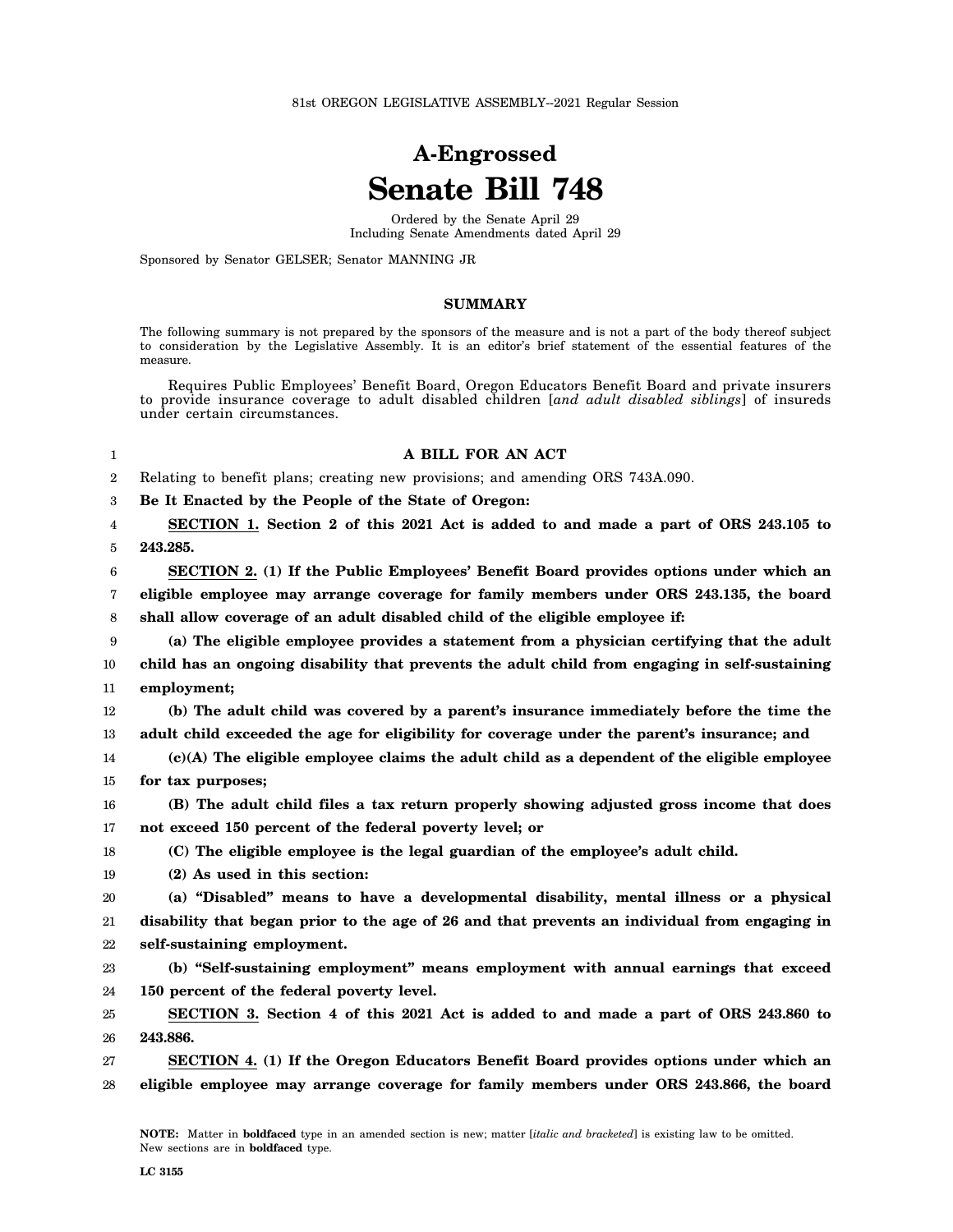## A-Eng. SB 748

1 2 3 4 5 6 7 8 9 10 11 12 13 14 15 16 17 18 19 20 21 22 23 24 25 26 27 28 29 30 31 32 33 34 35 36 37 38 39 40 41 42 43 **shall allow coverage of an adult disabled child of the eligible employee if: (a) The eligible employee provides a statement from a physician certifying that the adult child has an ongoing disability that prevents the adult child from engaging in self-sustaining employment; (b) The adult child was covered by a parent's insurance immediately before the time the adult child exceeded the age for eligibility for coverage under the parent's insurance; and (c)(A) The eligible employee claims the adult child as a dependent of the eligible employee for tax purposes; (B) The adult child files a tax return properly showing adjusted gross income that does not exceed 150 percent of the federal poverty level; or (C) The eligible employee is the legal guardian of the employee's adult child. (2) As used in this section: (a) "Disabled" means to have a developmental disability, mental illness or a physical disability that began prior to the age of 26 and that prevents an individual from engaging in self-sustaining employment. (b) "Self-sustaining employment" means employment with annual earnings that exceed 150 percent of the federal poverty level. SECTION 5.** ORS 743A.090 is amended to read: 743A.090. (1)**(a)** All individual and group health benefit plans, as defined in ORS 743B.005, that include coverage for a family member of the insured shall also provide that the health insurance benefits applicable for children in the family shall be payable with respect to: [*(a)*] **(A)** A child of the insured from the moment of birth; and [*(b)*] **(B)** An adopted child effective upon placement for adoption. **(b) All individual and group health benefit plans, as defined in ORS 743B.005, that include coverage for a family member of the insured shall also provide that the health insurance benefits applicable for children in the family shall be payable with respect to a disabled child of the insured who is 26 years of age or older, if: (A) The insured provides a statement from a physician certifying that the child has an ongoing disability that prevents the child from engaging in self-sustaining employment; (B) The child was covered by a parent's insurance for at least two years immediately before the time the child exceeded the age for eligibility for coverage under the parent's insurance; and (C)(i) The insured claims the child as a dependent of the insured for tax purposes; (ii) The child files a tax return properly showing adjusted gross income that does not exceed 150 percent of the federal poverty level; or (iii) The insured is the legal guardian of the insured's child.** (2) The coverage of natural and adopted children required by subsection (1) of this section shall consist of coverage of preventive health services and treatment of injury or sickness, including the necessary care and treatment of medically diagnosed congenital defects and birth abnormalities. (3) If payment of an additional premium is required to provide coverage for a child, the policy may require that notification of the birth of the child or of the placement for adoption of the child and payment of the premium be furnished to the insurer within 31 days after the date of birth or date of placement in order to effectuate the coverage required by this section and to have the cov-

44 erage extended beyond the 31-day period.

45 (4) In any case in which a policy provides coverage for dependent children of participants or